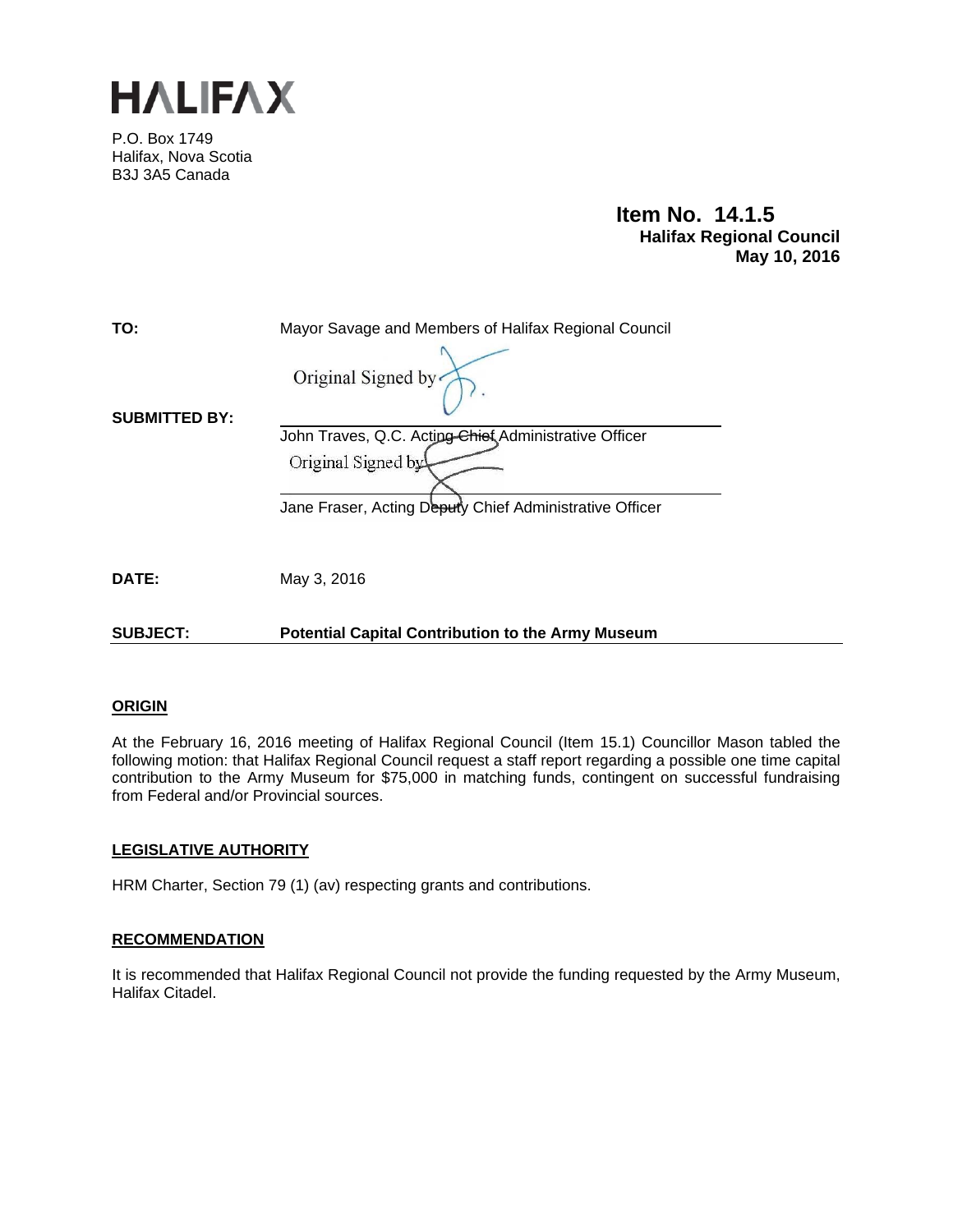## **BACKGROUND**

The above motion was brought forward as a result of a letter sent by the Vice Chair of the Army Museum, Halifax Citadel (hereinafter referred to as "the Museum") to the Mayor's Office. The letter includes a request for \$75,000 toward the development of an installation at the Museum to commemorate the Second World War. At this stage, no other written information has been received from the proponent in relation to this specific request.

Located in the Cavalier Building of the Halifax Citadel, the Museum is a registered charity that operates under a fee-for-service agreement with Parks Canada. Operating revenues for the facility are comprised primarily of government grants and public donations. The museum houses an extensive collection of artefacts and archival material related to Nova Scotia's military history.

The Museum has approached the municipality for funding support in previous years, through the Community Grants Program.

In 2011, the Museum was awarded a project grant in the amount of \$3,500 toward construction of a scale model of Melville/Deadman`s Island in relation to the War of 1812 commemorative. The grant was conditional upon HRM's contribution not to exceed 50 percent of the project costs. This funding was approved at the May 22, 2012 Regional Council Meeting (Item 11.3.1 - HRM Community Grants Program 2012-2013: Recommended Awards).

The Museum requested a \$25,000 capital grant through the Community Grants Program in 2013/14 to support construction of a scale model for the *Vimy & Beyond* exhibition. The request was declined funding at the June 10, 2013 meeting of the Grants Committee, primarily because the project was deemed ineligible for a capital grant.

### **DISCUSSION**

In the upcoming six years, Canada will commemorate two significant anniversaries - the Centennial of the First World War (1914-1918) and the 75<sup>th</sup> Anniversary of the Second World War (1939-1945). As noted by the proponent, the 75th Anniversary of the Second Word War is an important event, as it will be the last anniversary that many veterans will be able to attend. In addition, the military has historically played a vital cultural and economic role in Halifax.

The museum had indicated previously that the municipality may be approached as a major sponsor for a project to commemorate the anniversary. To that end, the Museum is requesting a one-time contribution of \$75,000. Initially, the request was to provide funding of \$25,000 per year over a three year period. However, the Museum has indicated that a single payment may allow the group to take advantage of a Federal funding program that could double Halifax's contribution, hence the request for a one-time investment of \$75,000. At present, the total estimate for completion of the exhibit is \$225,000, with an additional \$225,000 of in-kind support required.

As noted in the Background section of this report, a formal request for the \$75,000 grant has been made through a letter sent to the Mayor's Office in September 2015. No application, detailed proposal, or other supporting documentation has been received from the Museum.

The municipality does not have a formal grant program that can accommodate a funding request of this size. Eligibility criteria for the Community Grants Program provides for program grants to a maximum of \$5,000 and capital grants to a maximum of \$25,000. In the absence of an itemized breakdown of projectspecific costs, the eligibility of this request for consideration under the Community Grants Program as a capital grant cannot be determined. Further, the application deadline for the upcoming intake was on March 31, 2016.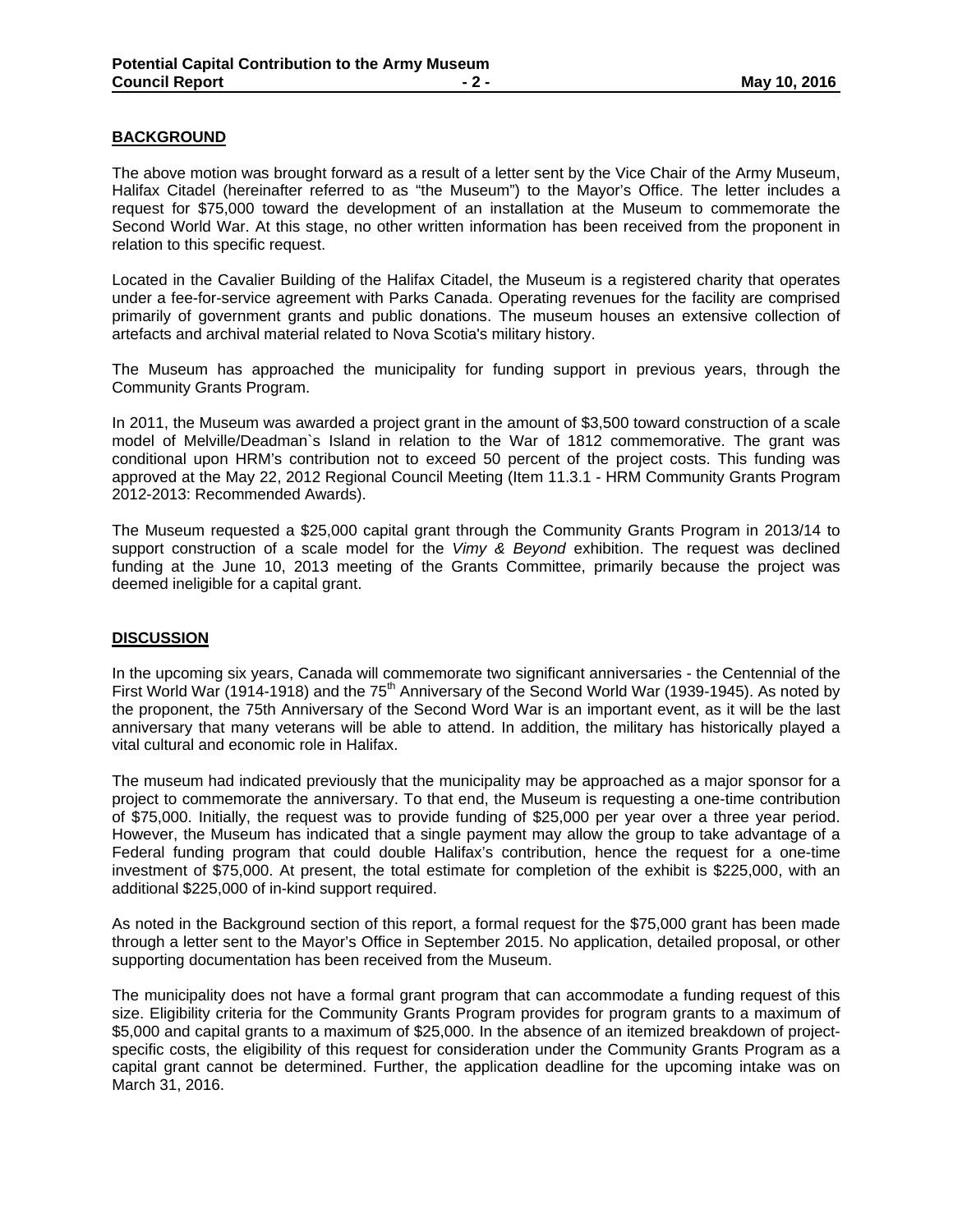The Community History category of the Grants Program is over-subscribed annually, in part due to capital funding requests from registered heritage properties, and is expected to increase in anticipation of upcoming commemorative anniversaries, notably the 100<sup>th</sup> anniversary of the Halifax Explosion, the 100<sup>th</sup> anniversary of the end of WWI, and the 150<sup>th</sup> anniversary of Confederation. Although the Halifax Explosion centennial has a separate designated grant program the maximum value of a grant is \$10,000.

Previously, Regional Council has received other requests for funding support in amounts that exceed the threshold of Community Grants and other program guidelines. Regional Council does have authority under the HRM Charter to consider requests for funding from charitable organizations, including community and recreational organizations, on a case by case basis. In this case, a similar approach could be employed as those used to assess recent requests for significant levels of funding. This approach would include a request from the proponent for additional information, after which a detailed assessment of the proposal submitted; evaluation of the project based on linkage to municipal objectives, mandate and priorities; and an exploration of potential funding options could be conducted.

The March 2016 federal budget announced new funding for arts, culture and heritage which the Army Museum could potentially investigate. In particular two new funds may be possible funding sources:

- The Canada Cultural Spaces Fund, which will provide \$168.2 million over 2 years to renovate and construct arts and heritage facilities; and
- A fund commemorating Canada's  $150<sup>th</sup>$  birthday, which will flow \$150 million through Regional Development Agencies (e.g. ACOA) to municipalities and community organizations for improvements to community and cultural infrastructure.

These funds may also support some HRM arts and culture initiatives. As per a Council policy adopted on March 31, 2009, HRM will only endorse a community-based project once it has been ascertained that there are no HRM projects competing for the same funding program.

### **FINANCIAL IMPLICATIONS**

If Regional Council overturns the staff recommendation, a funding source would need to be identified within the existing 2016-17 operating budget, as support for this request was not included in the budget for the current fiscal year.

### **RISK CONSIDERATION**

There are no significant risks associated with the recommendation in this Report. The risks considered rate Low. In the event that the Museum is asked to approach the municipality with a detailed business plan, a risk assessment will be conducted.

#### **COMMUNITY ENGAGEMENT**

Not applicable.

### **ENVIRONMENTAL IMPLICATIONS**

Not applicable.